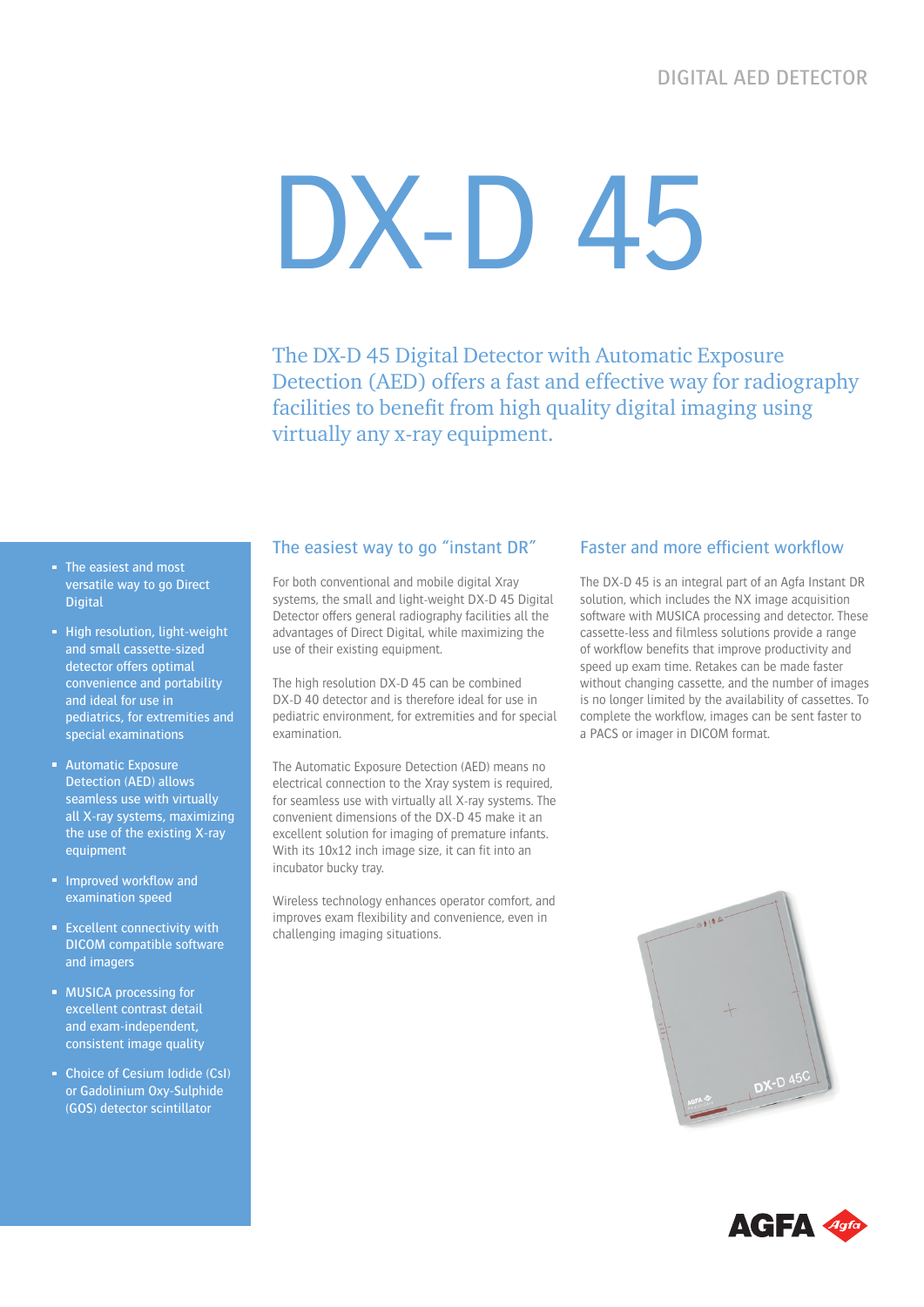# DIGITAL AED DETECTOR



### MUSICA and DR image quality: improved diagnostic confidence

The DX-D 45 is compatible with our 'gold standard' MUSICA image processing, which has been specially adapted and tuned to further enhance the excellent DR image quality. Exam-independent, it delivers consistent image quality and high contrast detail. Combining MUSICA with the high quality of the DX-D 45, in terms of both sensitivity and sharpness, provides improved diagnostic confidence and efficiency.

#### Services & Support

Agfa offers service agreement solutions tailored to the customer's situation. Available in Basic, Comfort and Advanced levels, they make your lifecycle costs predictable. A worldwide team of some 1,000 service professionals can provide support at all phases of your project, and even help customize your examination tree or link RIS protocol codes, further improving your return on investment. This team goes well beyond maintenance support, offering value-added services such as super user training, staff training and software upgrades. Both extended warranty and drop insurance options are available.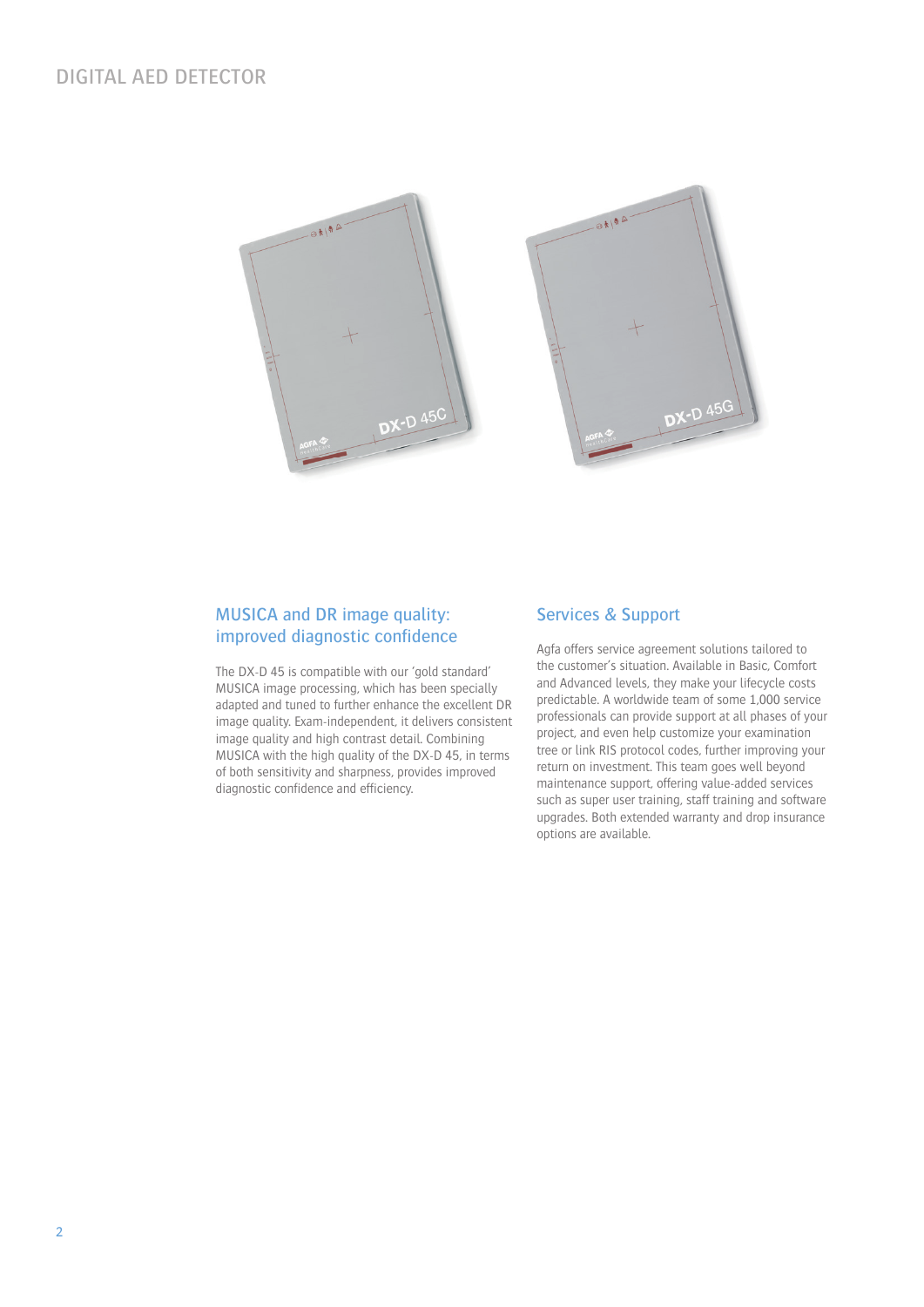# Technical Specifications

# **DETECTOR**

- Detector type: Amorphous Silicon with TFT
- Conversion screen: CsI (Cesium Iodide) and GOS (Gadolinium oxysulfide)
- Pixel pitch:  $124 \mu m$
- Active pixel matrix: 2048 x 2560 pixels
- Active area size:  $253.95 \times 317.44 \text{ mm}$
- Effective pixel matrix: 2024 x 2536
- **Effective area: 251.0 x 314.5 mm** (10 x 12 inch)
- Grayscale: 16 bit
- Spacial Resolution: Min. 4.0 lp/mm
- Outer dimensions:  $287 \times 350 \times 15$  mm
- Weight:  $2.2$  kg
- **Wireless data transmission:** IEEE 802.11n, 2.4 GHz / 5 GHz,
- **Energy Range Standard: 40 150 kVp**

# Environmental Requirements

**Operation** 

- **Temperature:**  $+10 \sim +35^{\circ}$  C
- **Humidity: 30 ~ 85% (Non-condensing)**
- Atmospheric pressure:  $70 \sim 106$  kPa
- $Shock: 1.6 G$
- Vibration: 0.7 G
- Drop limits: Max. 700 mm

Storage and transportation

- **Temperature: -15 ~ +55° C)**
- **Humidity: 10**  $\sim$  90% (Non-Condensing)
- Atmospheric pressure:  $50 \sim 106$  kPa
- Shock: 20 G
- Vibration: 0.7 G
- Drop limits: (700 mm)

# BATTERY SPECIFICATIONS

- **Type: Lithium Ion**
- Capacity: 3100 mAh
- Nominal Voltage: 7.6 V
- Charging time: 2.5 hours
- Operation time: 3 hours
- Cycle life: Approx. 500 cycles, Capacity  $\geq 80\%$  (100% = 3100 mAh)

# SYSTEM CONTROL UNIT

Power supply

- $\blacksquare$  Input: AC 100 to 240 V, 50/60 Hz, Max. 2.0-0.8 A
- $\blacksquare$  Output: DC +24 V 3.25A, 78 W

#### Cabling ports

- Gigabit Ethernet Ports  $-3EA$
- **Power over Ethernet Ports 2EA**
- **Wireless communications:** IEEE 802.11n (2.4 GHz/5 GHz)
- **Dimensions (W**  $\times$  **H**  $\times$  **D):**  $300 \times 235.8 \times 58$  mm, Antenna height – 140 mm
- Weight:  $2.5$  kg

# MINI SYSTEM CONTROL UNIT

Power supply

 $\blacksquare$  Input: DC +24V 2A Max

#### Cabling ports

- Gigabit Ethernet Ports 3EA
- **Power over Ethernet Ports 1EA**
- **Wireless communications:** IEEE 802.11n (2.4 GHz/5 GHz)
- Dimensions ( $W \times H \times D$ ):  $210 \times 170 \times 45$  mm. Antenna height – 140 mm
- Weight: 1.2 kg